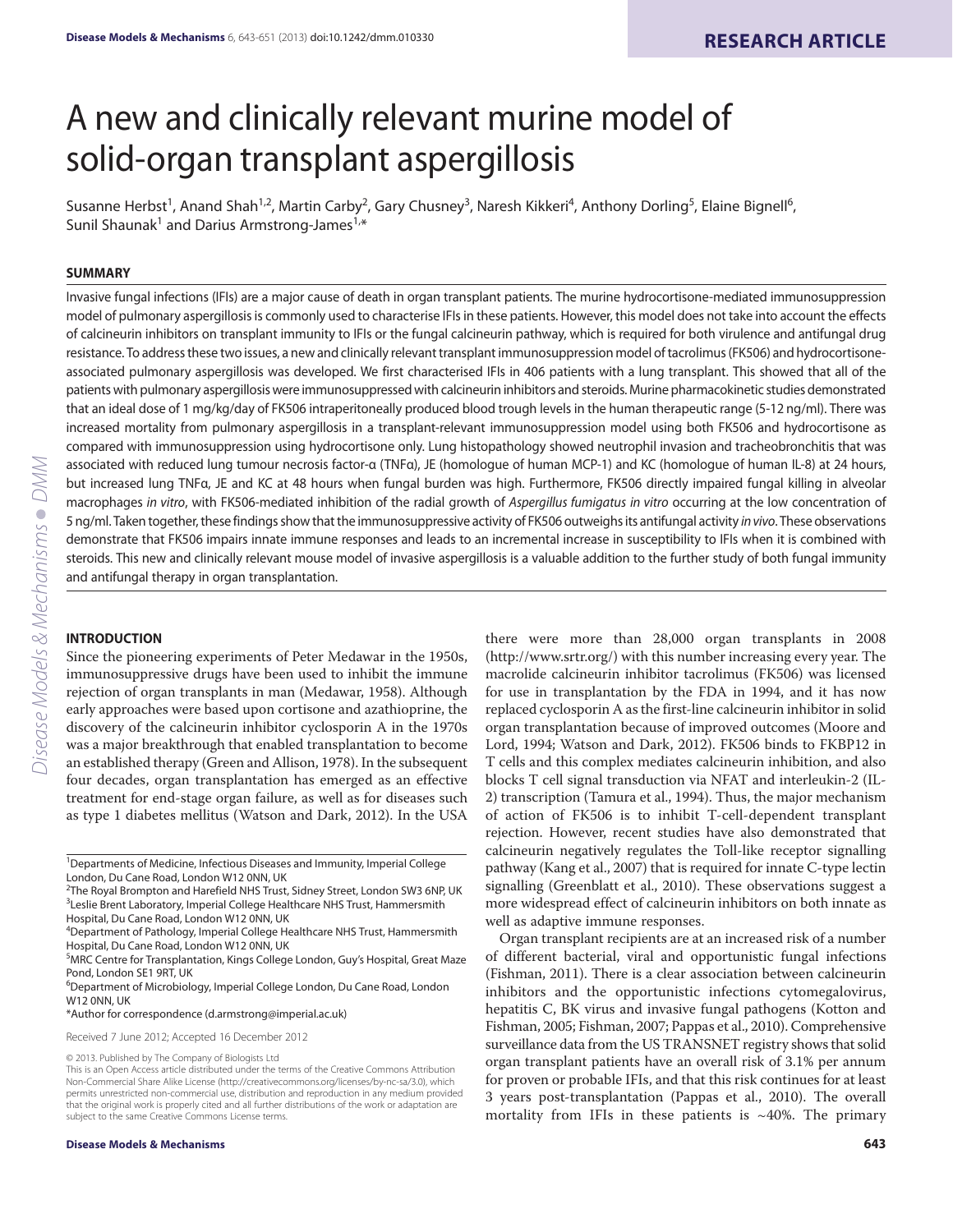# **TRANSLATIONAL IMPACT**

#### **Clinical issue**

Invasive fungal infections (IFIs) are a major cause of death among organ transplant recipients, who have to be immunosuppressed to inhibit T-cellmediated organ rejection. Recipients of solid organ transplants have an overall risk of about 3% per annum of IFIs, and their mortality from IFIs is about 40%, despite the availability of antifungal drugs with good in vitro activity. Studies in humans suggest that organ transplant recipients who succumb to IFIs have an impaired peripheral blood interferon-γ response and that such patients benefit from adjunctive recombinant human interferon-γ therapy. Immunosuppression for organ transplantation currently consists of a combination of a steroid and a calcineurin inhibitor such as tacrolimus (FK506). Importantly, in addition to immunosuppressive activity, calcineurin inhibitors have antifungal activity and interact with other antifungals in vitro.

#### **Results**

Most studies of fungal infections in organ transplantation are undertaken in a hydrocortisone-mediated immunosuppression murine model of invasive pulmonary aspergillosis, a model that fails to take into account the effects of calcineurin inhibitors. In this study, the authors develop a FK506 hydrocortisone combination murine model of invasive aspergillosis. They determine the FK506 dose that achieves a blood trough in male BALB/c mice equivalent to human therapeutic levels in transplantation and show that the combination of FK506 and hydrocortisone increases mortality in mice with invasive pulmonary aspergillosis compared with hydrocortisone alone. In mice immunosuppressed with FK506 and hydrocortisone with invasive pulmonary aspergillosis, examination of the lung histopathology, analysis of the expression of pulmonary inflammatory cytokines and chemokines in the mice, and Aspergillus fumigatus infection assays in murine alveolar macrophages indicate that the immunosuppressive activity of FK506 outweighs its antifungal activity in vivo and in vitro.

#### **Implications and future directions**

These findings introduce a new and clinically relevant murine model for invasive pulmonary aspergillosis. Despite the in vitro antifungal activity of calcineurin inhibitors, these findings show that FK506-mediated immunosuppression in mice with invasive pulmonary aspergillosis leads to heightened inflammation and necrosis in the lung and tracheobronchitis, and increases mortality from pulmonary aspergillosis, probably because of a calcineurin-dependent defect of fungal killing in alveolar macrophages. This new murine model has the potential to provide insights into the immunity to IFIs in organ transplant recipients, and can also be used for preclinical studies of antifungal drug efficacy.

pathogens responsible are *Candida* spp., *A. fumigatus* and *Cryptococcus neoformans*. Furthermore, and in contrast to stem cell transplantation, neutropenia is not a significant driver for IFI in organ transplantation, suggesting that the immunological determinants of susceptibility to infection are different to those that have already been defined (Baddley et al., 2010). Animal models that accurately represent the immunosuppressive drug regimens in current clinical use in solid organ transplantation patients are therefore needed to understand the pathogenesis of these lifethreatening infections.

Cyclosporin A was first isolated from the soil fungus *Tolypocladium inflatum*, by Novartis in 1972 during an extensive screen for immunosuppressive compounds (Rüegger et al., 1976). Cyclosporin A complexes with cyclophilin and directly inhibits calcineurin. Similarly, FK506 was first isolated from the actinomycete *Streptomyces tsukabaensis* (Ochiai et al., 1987). In fungi, both drugs are known to inhibit calcinueurin signalling, which is required for conidial germination, hyphal growth and

tissue invasion (Fox and Heitman, 2002). Previous studies in a murine model of haematogenous aspergillosis indicated that cyclosporin A reduces the length of survival but that FK506 has no net effect (High and Washburn, 1997). However, aspergillosis is not acquired by the haematogenous route, but by the pulmonary route. Although earlier studies showed that neither immunosuppressive drug had an effect on invasive candidiasis, recent studies have shown that cyclosporin A impairs innate immunity (Greenblatt et al., 2010). In these studies, the effect of steroids combined with calcineurin inhibitors in transplantation was not investigated.

Taken together, these observations suggest a complex relationship between the effects of calcineurin inhibitors on fungal virulence, host defence and antifungal therapy. Therefore, clinically relevant models of transplant invasive fungal infections are now required to better understand these crucial interactions. The key requirements for such a model are: (i) to account for the compound effects of different transplant immunosuppressive drugs on disease outcome; (ii) to enable characterisation of immunosuppressive drug pharmacokinetics so that they are relevant to human transplantation; (iii) an appropriate route of infection and organ specificity of the disease; (iv) the genetic tractability of the murine model, (v) a disease pathology in mice that accurately reflects the disease in humans; and (vi) cross-correlation with existing models of aspergillosis in mice. This study has addressed all these issues in a new murine model of transplant pulmonary aspergillosis.

# **RESULTS**

# **Lung transplant patients immunosuppressed with steroids and FK506 are at high risk of pulmonary aspergillosis**

We first characterised the immunosuppressive drug regimens and the incidence of invasive aspergillosis in a cohort of lung transplant recipients. Prospective surveillance of a cohort of 406 lung transplant patients was undertaken over a 6-month period to determine their incidence of proven or probable pulmonary aspergillosis using the revised EORTC criteria (De Pauw et al., 2008). Proven cases were defined as biopsy-proven invasive aspergillosis. Probable cases were defined as patients with a positive BAL (broncho-alveolar lavage) culture for *Aspergillus* sp. and radiological evidence of invasive aspergillosis (macronodules, halo sign or air crescent sign) or tracheobronchitis (tree-in-bud). We did not include possible cases. There were 39 patients with proven or probable IFIs, of whom 19 had pulmonary aspergillosis; this was equivalent to a 12-month incidence of 9% for pulmonary aspergillosis. Eleven patients had *Aspergillus*tracheobronchitis, and eight patients had invasive aspergillus disease. All of the patients with aspergillosis had been maintained on prednisolone-mediated immunosuppression and calcineurin inhibitors. Sixteen patients were receiving FK506 and three patients were receiving cyclosporine. A further 12 patients were also receiving mycophenolate mofetil, and three patients azathioprine.

# **FK506 inhibits** *A. fumigatus* **growth** *in vitro* **at transplant-relevant concentrations**

To determine whether the immunosuppressive drug FK506 has significant antifungal activity at concentrations that are physiologically relevant to clinical transplantation, we first defined the minimum inhibitory concentration for FK506 against *A.*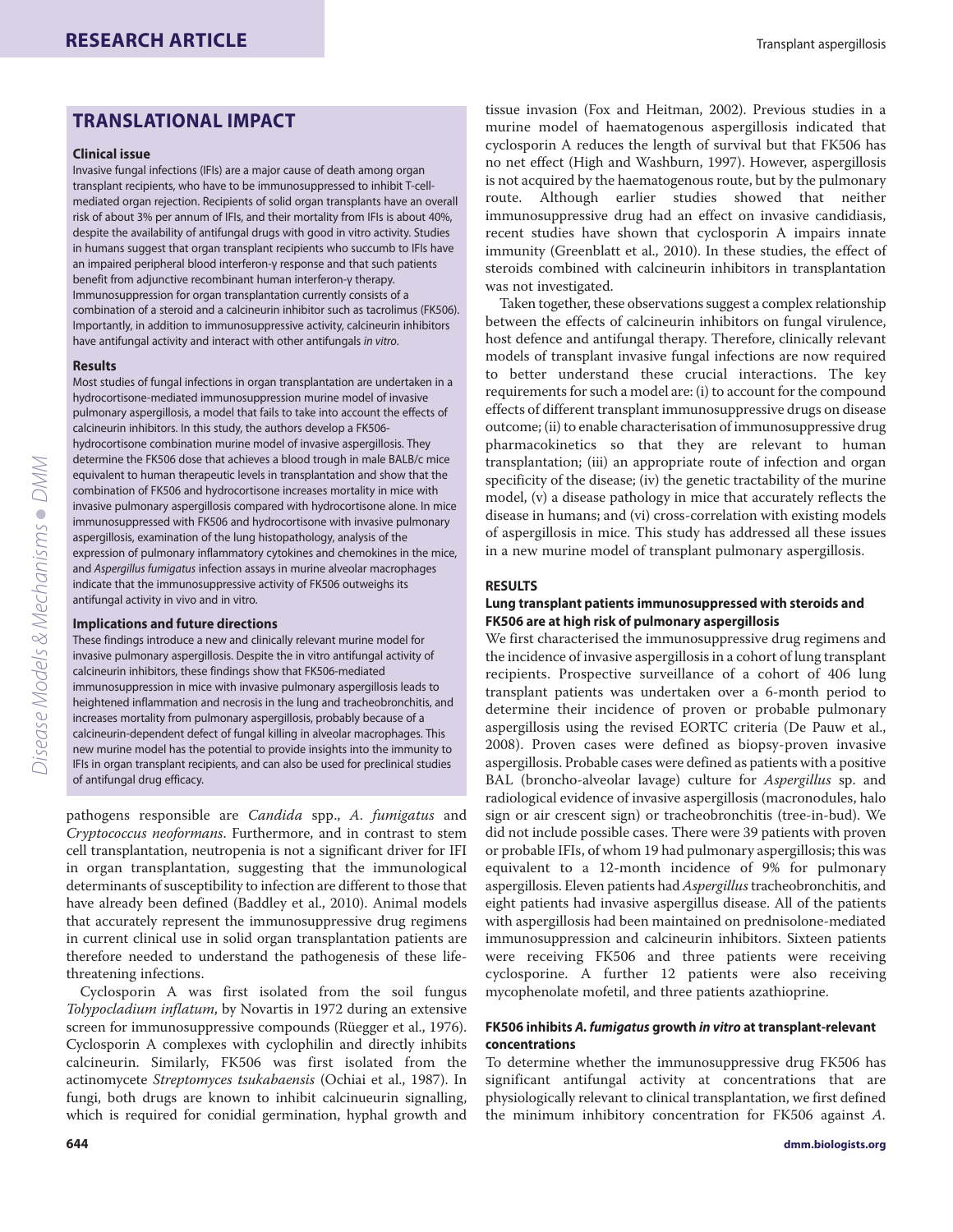

**Fig. 1. Determination of the effect of FK506 on** *A. fumigatus* **growth at a human-therapeutic trough concentration by radial growth assay.** (A,B) Radial growth of A. fumigatus strains CEA10, AF293 and ATCC46645 was measured at defined time points after inoculation of  $1\times10^3$  conidia onto Sabaroud (A) or RPMI (B) media with or without 5 ng/ml FK506 and incubation at 37°C. Data are shown for triplicates measurements for each of the three strains tested. The detection limit indicates the width of the Petri dish.

*fumigatus* CEA10 using the EUCAST microbroth dilution method (Subcommittee on Antifungal Susceptibility Testing of the ESCMID European Committee for Antimicrobial Susceptibility Testing, 2008). The minimum inhibitory concentration (MIC) for FK506 was 16 μg/ml; however, morphological changes (microcolonies and increased frequency of hyphal branching) could be seen at doses down to 0.5 μg/ml. For this reason, we then further analysed the effects of FK506 with the more sensitive radial growth assay on both Sabaraud and RPMI agar (Fig. 1). Using this approach, we found that the radial growth of *A. fumigatus* CEA10 was significantly inhibited by FK506 at concentrations that were equivalent to the trough serum levels in patients on maintenance drug therapy to prevent organ rejection (5-12 ng/ml; Fig. 1). There was no significant effect on growth rates for hydrocortisone at concentrations from 0.5 to 1000 μg/ml (data not shown).

# **Human-equivalent FK506-mediated immunosuppression does not enable establishment of murine pulmonary aspergillosis with a standard inoculum of** *A. fumigatus*

In order to produce a clinically relevant model of transplant aspergillosis, we then undertook dose-ranging studies for FK506 to define the ideal dosing regimen required to produce a humanequivalent 12-hour therapeutic trough level. FK506 was given as daily and incremental intraperitoneal (i.p.) doses. All trough concentrations were assayed on whole blood taken 12 hours after



**Fig. 2. Determination of ideal i.p. dosage of FK506 to produce humantherapeutic trough concentrations in blood.** Whole blood levels of FK506 were measured by LC-MS at 12 hours after the third injection of FK506 i.p. daily. All FK506 dosages were given according to body weight. Mice received 1, 2.5, 5 or 7.5 mg FK506/kg/day. Data are shown as mean ± s.e.m. of triplicate measurements. Dotted lines indicate the upper and lower limits for the trough therapeutic ranges for the drugs in transplant recipients.

the third dose (84 hours). These initial dose-ranging studies demonstrated that, for FK506, the ideal human-relevant dosage was 1 mg/kg i.p. daily (mean trough concentration 6.9 ng/ml, s.e.m. 0.58; Fig. 2). Incremental dose-finding studies defined the  $LD_{50}$  (dose at which 50% of animals die) for tacrolimus as 20 mg/kg daily i.p. (data not shown).

We then compared the survival of BALB/c mice infected with an intranasal inoculum of 5×106 *A. fumigatus* CEA10 conidia after immunosuppression from day 3 prior to infection (day −3) with either hydrocortisone (125 or 250 mg/kg subcutaneously, s.c., every 3 days) or FK506 (1 mg/kg i.p. daily). These studies showed that although 80% mortality was seen by day 9 using 250 mg hydrocortisone/kg s.c. every 3 days, and 60% mortality using 125 mg hydrocortisone/kg i.p. every 3 days, there was no mortality for FK506 (used alone) at 1, 5, 10 or 15 mg/kg up to 10 days post-infection (data not shown). RT-PCR for fungal burden and histopathological analysis by periodic acid-Schiff (PAS) stain showed no evidence of infection in any of these animals at day 10 post-infection.

#### **FK506 causes incremental mortality from pulmonary aspergillosis when combined with steroids**

We then compared the effect of immunosuppression by a combination of FK506 and hydrocortisone on the outcome for pulmonary aspergillosis with the effect of hydrocortisone alone. In two independent experiments, groups of eight BALB/c mice were immunosuppressed with 125 mg/kg hydrocortisone every 3 days from day −3 with or without the addition of 1 mg/kg FK506 daily i.p. These studies showed incremental mortality from invasive pulmonary aspergillosis in the FK506-hydrocortisone immunosuppression model (100% by day 5) compared with immunosuppression using hydrocortisone only (75% mortality by day 5, *P*<0.0041; Fig. 3A). We observed that all mice initially had dyspnoea, including those that subsequently survived in the steroid group, which was consistent with recovery from significant aspergillus infection. FK506 did not cause increased weight loss in sham PBS-infected animals immunosuppressed with hydrocortisone (supplementary material Fig. S1A). Weight loss data for *A. fumigatus*-infected mice indicated that weight loss was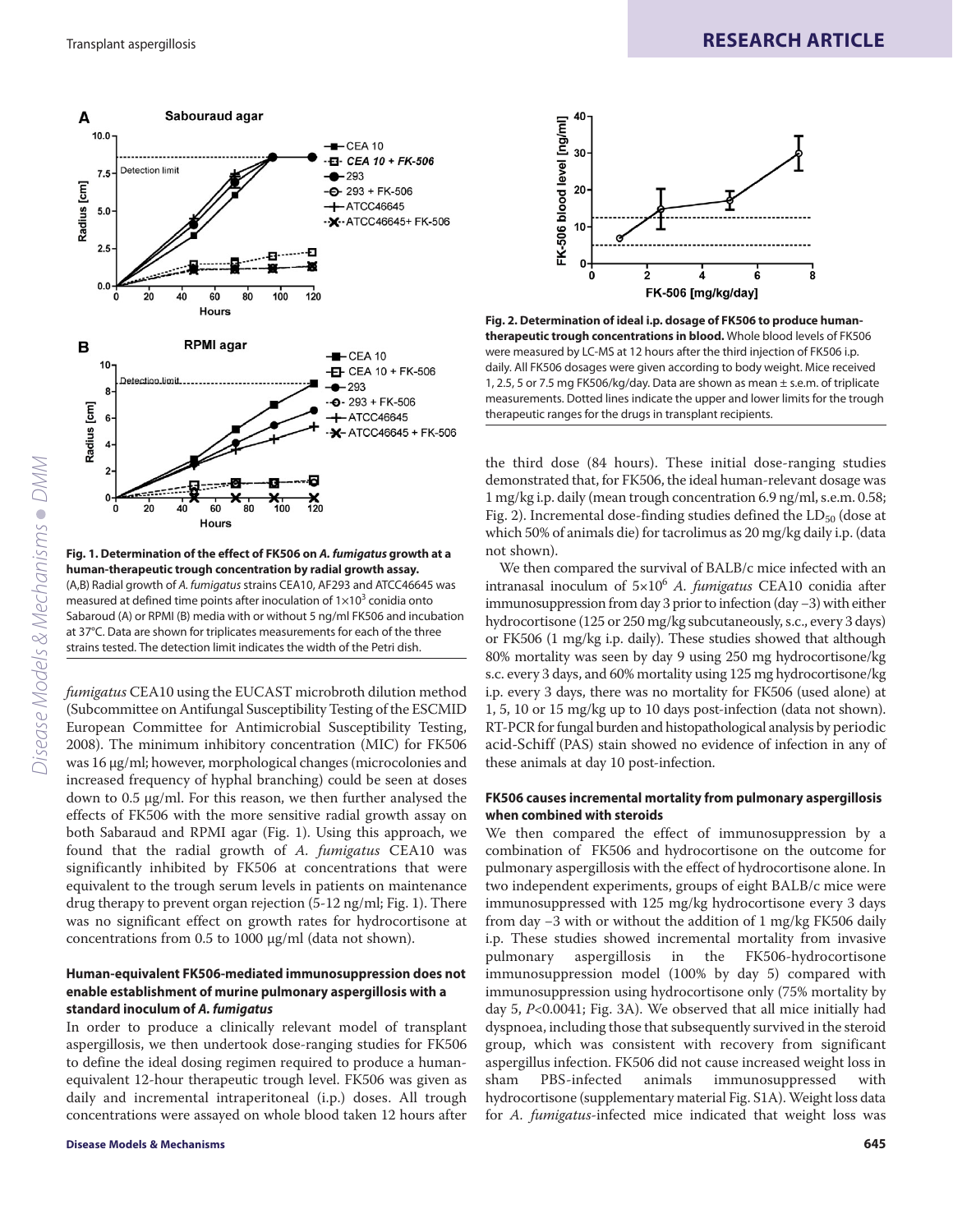A

100



**Fig. 3. Survival from pulmonary aspergillosis and fungal burden in BALB/c mice immunosuppressed with FK506 and hydrocortisone.** (A) Survival from pulmonary aspergillosis. Two groups of eight BALB/c mice were immunosuppressed with either hydrocortisone (125 mg/kg s.c. every 3 days) or with hydrocortisone (125 mg/kg s.c. every 3 days) in combination with FK506 (1 mg/kg i.p. daily) from day −3. They were then intranasally inoculated with  $5\times10^6$  A. fumigatus CEA10 conidia. Data are shown as mean from the two independent experiments. Survival differences were determined by Kaplan-Meier analysis. (B) Time course of pulmonary fungal burden. Groups of three mice were either untreated or immunosuppressed with FK506, hydrocortisone or both and sacrificed at 6, 24 and 48 hours post-infection and lungs harvested. Total DNA was isolated and A. fumigatus fungal burden estimated by semi-quantitative RT-PCR in comparison with murine β-actin. Statistical significance was determined by linear regression analysis. Data are shown as mean ± s.e.m. (C) Killing of A. fumigatus by murine alveolar macrophages. The alveolar macrophage cell line MH-S was pre-treated either with 10 ng/ml FK506 or with carrier. The ability to kill A. fumigatus CEA10 was assayed at 6 hours post-infection at an MOI of 1 by RT-PCR for fungal RNA after normalisation to control. p.i., post-infection; HC, hydrocortisone; Mac, alveolar macrophage; AF, A. fumigatus.

greatest in the combined immunosuppression group (supplementary material Fig. S1B). Analysis of the fungal burden at 6, 24 and 48 hours post-infection showed an increase in the fungal burden in the animals treated with FK506 and hydrocortisone (*P*<0.021; Fig. 3B). Furthermore, analysis of fungal killing in murine

dependent upon FK506 (Fig. 3C).  $-H-HC + FK-506$ 

 $-A$ -HC

In order to determine whether the increased mortality in the FK506-hydrocortisone model was independent of fungal strain or mouse strain, we repeated these experiments in groups of eight mice using either a C57BL/6 background or with the *A. fumigatus* isolates AF293 or ATCC46645. These experiments confirmed the incremental mortality for the FK506-hydrocortisone model with both the sequenced strain AF293 and the clinical isolate ATCC46645 (Fig. 4). Survival studies in the C57BL/6 background mouse showed that they were also susceptible to the effects of FK506, with an incremental increase in mortality in the mice treated with FK506 and hydrocortisone (100% at day 5) as compared with the hydrocortisone-only group (50% at day 5, *P*<0.0016) (Fig. 4C).

alveolar macrophages indicated a clear killing defect that was

# **In invasive aspergillosis, FK506-mediated immunosuppression results in increased pulmonary inflammation and an increase in JE, KC and TNFα**

We then undertook a histopathological analysis of the lungs from mice with pulmonary aspergillosis. Groups of three mice were immunosuppressed with hydrocortisone, FK506 plus hydrocortisone, or FK506 alone and the lungs harvested at 48 hours post-infection. Sections were stained by PAS and scored. Inflammation was quantified by threshold particle analysis using ImageJ software. There was incremental parenchymal inflammation in the mice immunosuppressed with both FK506 (1 mg/kg) and hydrocortisone (125 mg/kg) compared with the hydrocortisoneonly (125 mg/kg) group (Fig. 5A). Hematoxylin and eosin (H&E) staining and Grocott sections from the lung tissue showed acute inflammation that surrounded and involved the airways. Some of the airways were occluded by an infiltrate (Fig. 5B). In others, the bronchial epithelium was disrupted and destroyed by the inflammatory response (Fig. 5B). Also noted were multiple areas of patchy consolidation with destruction of the lung parenchyma; there was often near-complete obliteration of the lung architecture by the acute inflammatory response. The cellular infiltrate was composed of neutrophils and histiocytes. Grocott silver staining showed a large number of septate fungal hyphae branching at acute angles and with the presence of bulbous heads.

In order to determine the effects of FK506 immunosuppression on pulmonary cytokine and chemokine production, we then performed Luminex multianalyte profiling (MAP) cytokine analysis on whole lung homogenates and BAL samples in mice immunosuppressed with FK506 and hydrocortisone at 24 and 48 hours post-infection. These studies showed that immunocompetent mice (i.e. untreated) infected with *A. fumigatus* had significantly higher levels of JE (homologue of human MCP-1), KC (homologue of human IL-8) and tumour necrosis factor-α (TNF $\alpha$ ) in their lungs at 24 hours compared with mice treated with either hydrocortisone or FK506 plus hydrocortisone (Fig. 6A). In immunocompetent mice, JE, KC and TNFα fell to near normal levels by 48 hours. This contrasted with hydrocortisone-treated animals, in which JE, KC and TNFα increased significantly. The highest levels of JE, KC and TNFα were seen at 48 hours postinfection in the lungs of the mice treated with FK506 and hydrocortisone (Fig. 6A). There were no significant increases in interferon-γ, IL-2, IL-4, IL-6 or IL-13. We further characterised neutrophil and macrophage numbers in the alveolar space by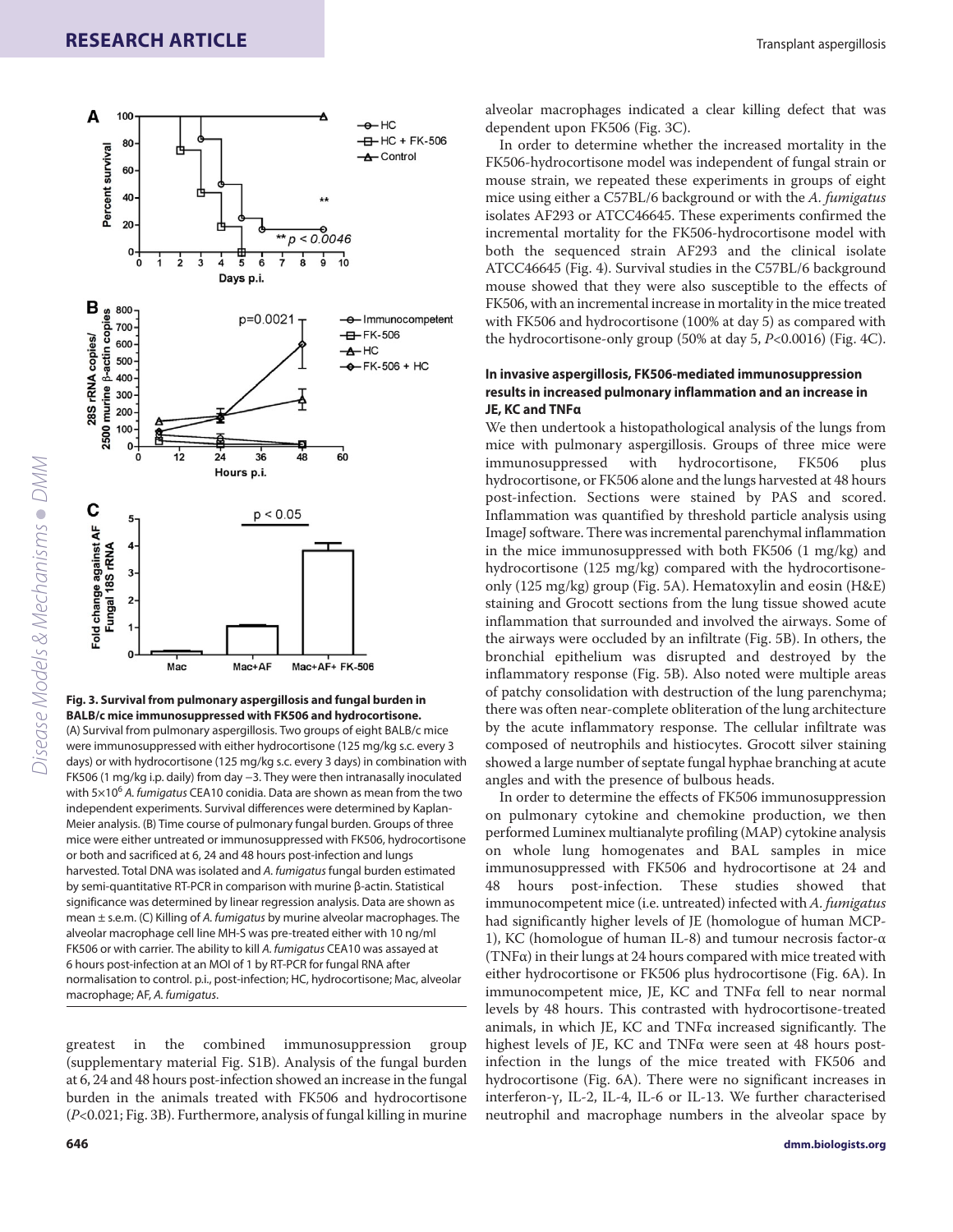



**Fig. 4. Incremental mortality in the FK506-hydrocortisone immunosuppression model is independent of murine or fungal strain.** Groups of eight (A,B) male BALB/c and (C) male C57BL/6 mice were immunosuppressed with hydrocortisone (125 mg/kg s.c. every 3 days) alone or in combination with FK506 (1 mg/kg i.p. daily) from day −3, and then intranasally inoculated with  $5\times10^6$  A. fumigatus AF293 (A), ATCC46645 (B) or CEA10 (C) conidia. Survival differences were determined by Kaplan-Meier analysis. p.i., post-infection; HC, hydrocortisone; FK, FK506.

fluorescence activated cell sorting (FACS) analysis of bronchoalveolar lavage samples at 24 hours post-infection. These studies did not demonstrate any significant difference in inflammatory cell numbers in infected animals (Fig. 6B,C).

# **DISCUSSION**

IFIs have emerged as a major cause of morbidity and mortality in organ transplant patients (Pappas et al., 2010) who are immunosuppressed with steroids and calcineurin inhibitors. However, this immunosuppressive drug regimen is not represented in current standard animal models of invasive fungal infections, which are typically based upon hydrocortisone alone (Sheppard et al., 2006). We have therefore developed a new model of murine



**Fig. 5. Immunosuppression with FK506 and hydrocortisone leads to increased inflammation in invasive pulmonary aspergillosis.** Groups of three mice were either untreated or immunosuppressed with FK506, hydrocortisone or both and culled at 48 hours after infection. Lungs were fixed and three PAS stained sections from each mouse scored with ImageJ software by threshold analysis for the amount of inflammation. (A) Percentage of lung area inflamed (histopathology). (B) Representative Grocott-stained (right) and H&E-stained (left) lung sections for the combined FK506-hydrocortisone model, demonstrating airways occluded by inflammatory cells and fungal germlings, together with inflammation in and around the airway and damage to the bronchial epithelium. IC, immunocompetent; HC, hydrocortisone.

immunosuppression using both FK506 and hydrocortisone. This model will enable detailed and clinically more representative mechanistic studies of disease pathogenesis and of antifungal drug evaluation. Importantly, this model has evolved from our existing standard hydrocortisone model of invasive aspergillosis and should therefore ensure that the outcomes can be compared with those relating to virulence, immunity and therapy from previous mouse studies (Tang et al., 1993).

Despite the *in vitro* antifungal activity of FK506 at transplanttherapeutic concentrations, due to the presence of the calcineurin pathway in fungi (Heitman et al., 1994), we found that mice immunosuppressed with hydrocortisone plus FK506 had an incremental mortality from pulmonary aspergillosis compared with the established hydrocortisone murine model. Paradoxically, this was associated with a significant increase in lung fungal burden, with the results reproducible in BALB/c mice, C57BL/6 mice, the genome-sequenced strains AF293 and CEA10, as well as the clinical isolate ATCC46645. There was histopathological evidence of increased parenchymal and trancheobronchial inflammation as assessed through blind scoring by a consultant histopathologist.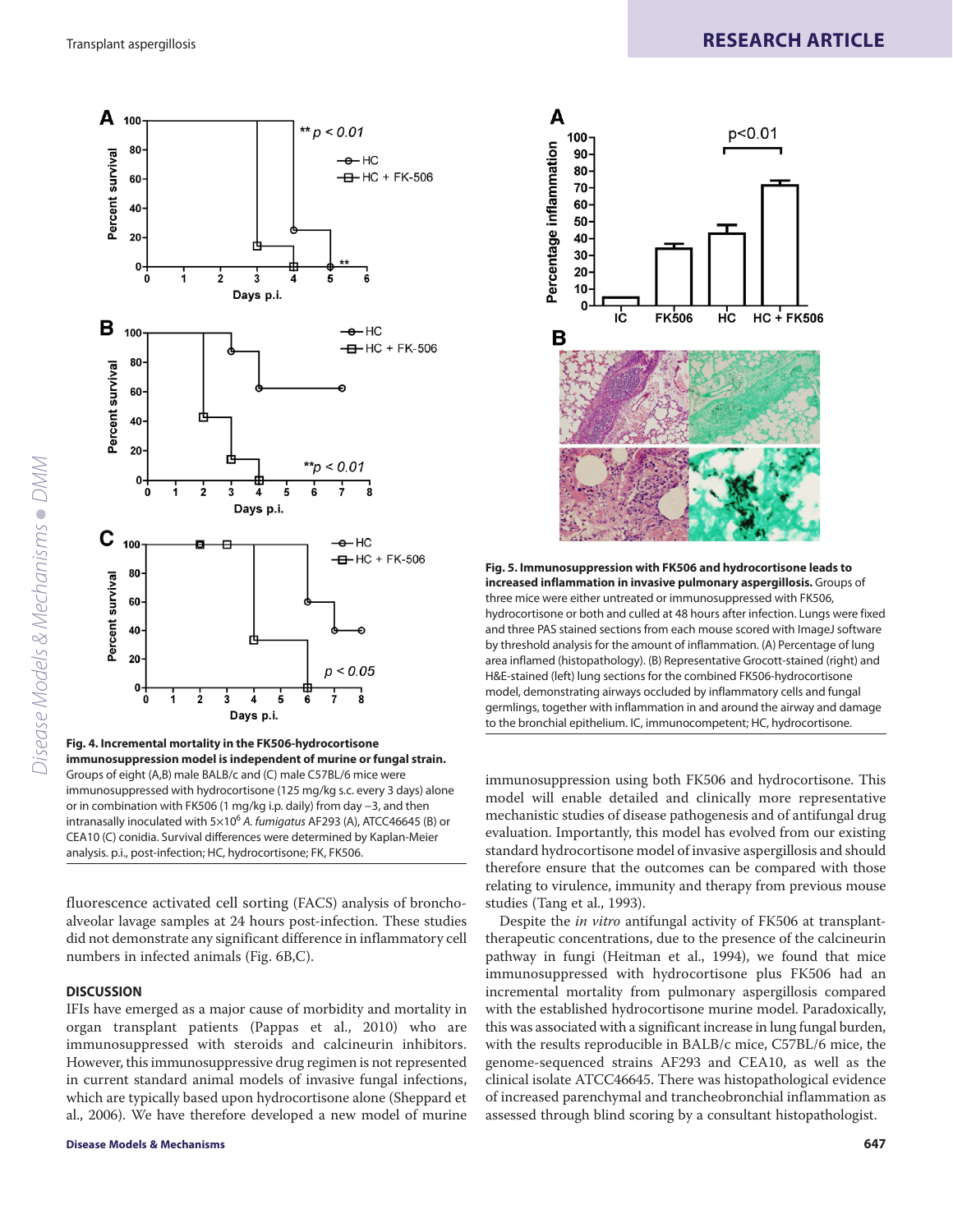

**Fig. 6. Immunosuppression with FK506 and hydrocortisone leads to increased levels of TNFα, JE and KC in the lung in invasive aspergillosis.** (A) Groups of three mice were either untreated or immunosuppressed with hydrocortisone or FK506 plus hydrocortisone and culled at 24 and 48 hours after infection with  $5\times10^6$  A. fumigatus CEA10 conidia. Saline controls were uninfected. Lungs were homogenised and supernatant levels of TNFα, JE and KC measured by Luminex MAP analysis. Statistical significance was determined by one-way ANOVA and Tukey's test. (B,C) Groups of three mice were either untreated or immunosuppressed with FK506, hydrocortisone or both and culled at 24 hours after infection with  $5\times10^6$  A. fumigatus CEA10 conidia. (B) FACS analysis for neutrophil influx into the bronchoalveolar space. There were no significant differences between infected groups. (C) FACS analysis for macrophages in the bronchoalveolar space. There were no significant differences between infected groups. Sham, uninfected group; HC, hydrocortisone; IC, immunocompetent; BAL, bronchoalveolar lavage. Data are shown as mean and s.e.m.

Disease Models & Mechanisms • DMM *Disease Models & Mechanisms DMM*

It was not possible to establish an FK506 monotherapy immunosuppression model of pulmonary aspergillosis without the use of a large fungal inoculum  $(5\times10^7 \text{ conidia})$ . Under these conditions, a hyperacute disease developed that was characterised by acute respiratory failure, dense peribronchial hyphal infiltrates and death within 24 hours. This syndrome was not consistent with the pattern of clinical disease in transplant patients, which is typically much less acute (Pappas et al., 2010). By contrast, we were able to demonstrate incremental susceptibility to infection in the more clinically representative FK506 plus steroid combination immunosuppression murine model. Dosing with 1 mg/kg FK506 i.p. daily enabled establishment of 12-hour trough levels of FK506 that were equivalent to those seen in human transplant patients (5-12 ng/ml). This resulted in an increase in mortality from 80% in the baseline hydrocortisone model to 100% in the FK506 hydrocortisone model. These observations suggest that the combination of steroids with calcineurin inhibitors is a key driver for susceptibility to fungal infection in organ transplant recipients. This is consistent with our observations in man where the 'at risk' population is typically immunosuppressed with a combination of steroids and calcineurin inhibitors.

The finding of incremental mortality with therapeutic levels of FK506 strongly suggests that calcineurin inhibitors contribute to increased susceptibility to IFIs in transplantation. Notably, our *in vitro* studies demonstrate that therapeutic concentrations of FK506 (e.g. 5-12 ng/ml) significantly impair radial growth of *A. fumigatus* in the EUCAST standard RPMI-based medium. However, and paradoxically, our *in vivo* studies demonstrated that similar dosages lead to higher fungal burden in the lung and increased mortality. This suggests that the immunosuppressive effects of FK506 outweigh its antifungal potential in this murine model, a finding that was reproducible across three different fungal strains (CEA10, AF293 and ATCC46645) and two mouse strains (BALB/c and C57BL/6). These findings were also consistent with those demonstrated in murine alveolar macrophages that exhibited impaired fungal killing in the presence of FK506. Taken together, the reults suggest that the calcineurin pathway contributes to innate immune responses to *A. fumigatus* and, as such, are consistent with prior observations in *Candida albicans* (Greenblatt et al., 2010). Further studies are required to define the molecular mechanisms

underlying this phenotype. We also noted that a significant number of lung transplant patients with pulmonary aspergillosis also receive mycophenolate mofetil; however, our studies to date indicate that its addition to the immunosuppressive drug regimen does not increase susceptibility to IFIs in this murine model (unpublished observations).

The calcineurin pathway is highly conserved in eukaryotic organisms (Aramburu et al., 2004). In *Saccharomyces cerevisiae*, the primary targets of cyclosporin and FK506 have been shown to be cyclophillin and FKBP12, respectively. Both drugs have also been shown to have potent antifungal activity in *C. neoformans*, and *A. fumigatus* (Foor et al., 1992; Odom et al., 1997; Steinbach et al., 2007a). Previous microbroth dilution studies defined a geometric MIC of 1.25 μg/ml for FK506 against a range *A. fumigatus* strains; however, these studies employed the NCLS method (National Committee for Clinical Laboratory Standards, 2002) rather than the EUCAST method, and the strains tested differed (Steinbach et al., 2004). In comparison, although we found that the MIC for the highly-virulent genome-sequenced strain CEA10 was 16 μg/ml, we went on to assess the radial growth of three *A. fumigatus* strains on EUCAST agar. These studies indicated that the impaired radial growth still occurred at the much lower patient blood trough therapeutic concentration of 5 ng/ml of FK506 for all of the strains tested (CEA10, Af293 and ATCC46645).

These observations raise the possibility that FK506 has significant effects on fungal growth *in vivo* in transplant patients. Interestingly, in *C. albicans*, calcineurin inhibitors do not inhibit growth unless they are used in combination with azole antifungals such as fluconazole (Marchetti et al., 2000). Further studies have shown synergism of calcineurin inhibitors with the echinocandin class of antifungals that inhibit cell wall 1,3-β-glucan synthesis (Steinbach et al., 2007b). This suggests that significant interactions could exist between the calcineurin inhibitor drugs used as immunosuppressants in transplantation and the antifungal drugs used to treat IFIs. Thus, the development of a new murine transplant immunosuppression model of pulmonary aspergillosis that is based on a combination of steroid and FK506 will enable the further and detailed study of calcineurin inhibitor interactions with multiple drugs in a clinically relevant model. Its direct comparability to our current hydrocortisone immunosuppression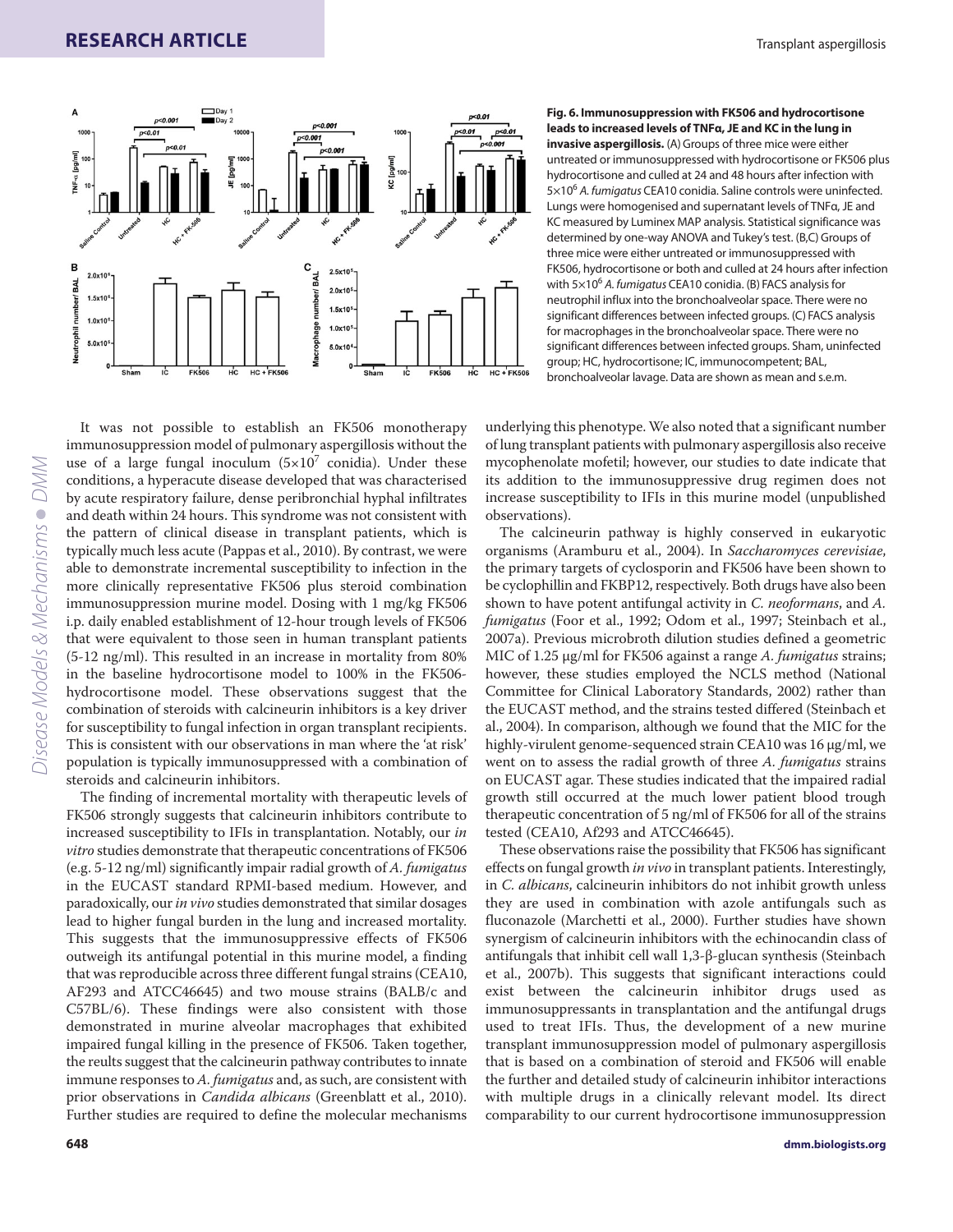model or the cyclophosphamide-induced neutropenia model is important because the same mouse strain, fungal strain, inoculum and steroid immunosuppression regimen were used.

Histopathological analysis of the lungs from FK506-hydrocortisone immunosuppressed mice with pulmonary aspergillosis demonstrated incremental inflammation defined by increased polymorphonuclear and histiocytic cell infiltrates and tissue necrosis in the lung compared with the baseline hydrocortisone immunosuppression model. Notably, there was an increase in tracheobronchial inflammation associated with numerous visible hyphae within the airway. Interestingly, *Aspergillus*tracheobronchitis is a disease syndrome that is particularly associated with lung transplant patients, suggesting that the combination of FK506 and hydrocortisone might, in some way, contribute to this disease (Kramer et al., 1991). It is further conceivable that the antifungal properties of calcineurin inhibitors alter the pathology of the disease and lead to a mucosally restricted phenotype.

Our characterisation of pulmonary *Aspergillus* infections in 406 lung transplant patients over a 6-month period found an incidence of 39 cases of proven or probable IFI, of which 19 were due to pulmonary aspergillosis. Of these, 58% had tracheobronchitis as their clinical diagnosis, with all except one patient receiving steroids and a calcineurin inhibitor at the time of diagnosis. This was a clinical demonstration of the association of the steroid and calcineurin drug regimen with an increased susceptibility to IFIs.

*Aspergillus*tracheobronchitis is common in other groups of organ transplant patients and this also suggests a relationship with calcinerin inhibitor use. In order to further determine the mechanism that leads to increased inflammation and a cellular infiltrate in the lung in our new mouse model, we undertook Luminex® Fluorokine® MAP cytokine analysis of whole mouse lung homogenates. Immunocompetent mice showed an early (24 hours) pro-inflammatory response to pulmonary aspergillosis with high levels of lung TNFα, JE and KC compared with hydrocortisoneonly immunosuppressed mice. However, by 48 hours, there was a dramatic reduction in lung cytokine production in immunocompetent mice that was associated with rapid fungal eradication, whereas mice immunosuppressed with hydrocortisone or FK506 plus hydrocortisone continued to increase their lung TNFα, JE and KC. These changes were greatest in the combination FK506-hydrocortisone murine model where the fungal burden was also highest. This suggests an initial failure to generate an adequate and appropriate innate cytokine response in the transplant model at 24 hours, followed by a late sustained cytokine response at 48 hours that is associated with the presence of the fungal pathogen in the lung. Therefore, the inflammatory cytokine TNFα, the macrophage chemokine JE and the neutrophil chemokine KC might drive the continuing cell-mediated inflammatory pathology in this model. These observations lead us to hypothesise that calcineurin inhibition might directly impair innate fungal killing. Our studies in murine alveolar macrophages further support these findings, where exposure to FK506 significantly impaired killing of *A. fumigatus in vitro*. Taken together, these *in vitro* and *in vivo* observations strongly suggest that FK506 impairs fungal killing in alveolar macrophages, leading to increased fungal burden in the lung. This increased fungal burden appears to drive a sustained hyperinflammatory response in the lung, leading to tissue destruction and increased mortality. Further studies are required to confirm these preliminary observations and to further define the relationship between tracheobronchitis, chemokine expression and calcineurin inhibition.

In summary, we have developed a new mouse model of pulmonary aspergillosis that is based upon immunosuppression with FK506 and hydrocortisone and is relevant to organ transplantation as it is practised today. Because IFIs have emerged as a major cause of morbidity and mortality in this rapidly expanding group of patients, the hydrocortisone-only mouse model for studies of host immunity, immunotherapy and antifungal therapy is no longer suitable (Pappas et al., 2010). It should now be possible to obtain a better understanding of the complex drug interactions that occur and to enable the development of rational strategies to improve the outcome for those patients with lifethreatening IFIs.

# **MATERIALS AND METHODS**

#### **Estimation of prevalence of pulmonary aspergillosis in lung transplant patients**

We prospectively identified lung transplant patients at the Royal Brompton and Harefield NHS Trust (London, UK) who started antifungal drug therapy over a 6-month period. This study was approved by the ethics committee of the Royal Brompton and Harefield NHS Trust Biomedical Research Unit. Case notes were reviewed and patients categorised into proven, probable and possible invasive aspergillosis according to the revised EORTC criteria (De Pauw et al., 2008). Probable aspergillus tracheobronchitis was defined as typical bronchoscopic appearances (tracheobronchitis with or without ulceration) or radiographic appearances (tree-in-bud) in the presence of positive bronchoscopic culture for *A. fumigatus* in patients with otherwise unexplained deterioration in lung function and no other identified cause. Immunosuppressive regimens at the initiation of antifungal drug therapy were identified from electronic pharmacy records.

#### *A. fumigatus* **strains and growth conditions**

*A. fumigatus* CEA10 was the primary isolate used. *A. fumigatus* 293 and ATCC46645 were used for confirmatory studies. For *in vivo* studies, strains were cultured on solid *Aspergillus* complete medium (ACM) for 3-5 days (Barratt et al., 1965) prior to harvest in 0.1% Tween and then filtered through MIRACLOTH (Calbiochem, UK). Conidial suspensions were washed twice in sterile normal saline (Baxter Healthcare, UK), enumerated by haemocytometry and re-suspended at the concentrations indicated. For *in vitro* studies, all radial growth and minimum inhibitory concentration assays were performed according to European Committee on Antimicrobial Susceptibility Testing (EUCAST) procedures (Subcommittee on Antifungal Susceptibility Testing of the ESCMID European Committee for Antimicrobial Susceptibility Testing, 2008). Stock FK506 (Cambridge Bioscience, UK) was resuspended in 100% ethanol at 5 mg/ml, and diluted in RPMI medium (Sigma, UK). The drug was added to EUCAST medium at the desired concentration as indicated.

#### **Murine infections**

All mouse experiments were approved by the United Kingdom Home Office and performed in accordance with project license PPL 70/7324. Groups of five BALB/c or C57BL/6 male mice (18-22 g;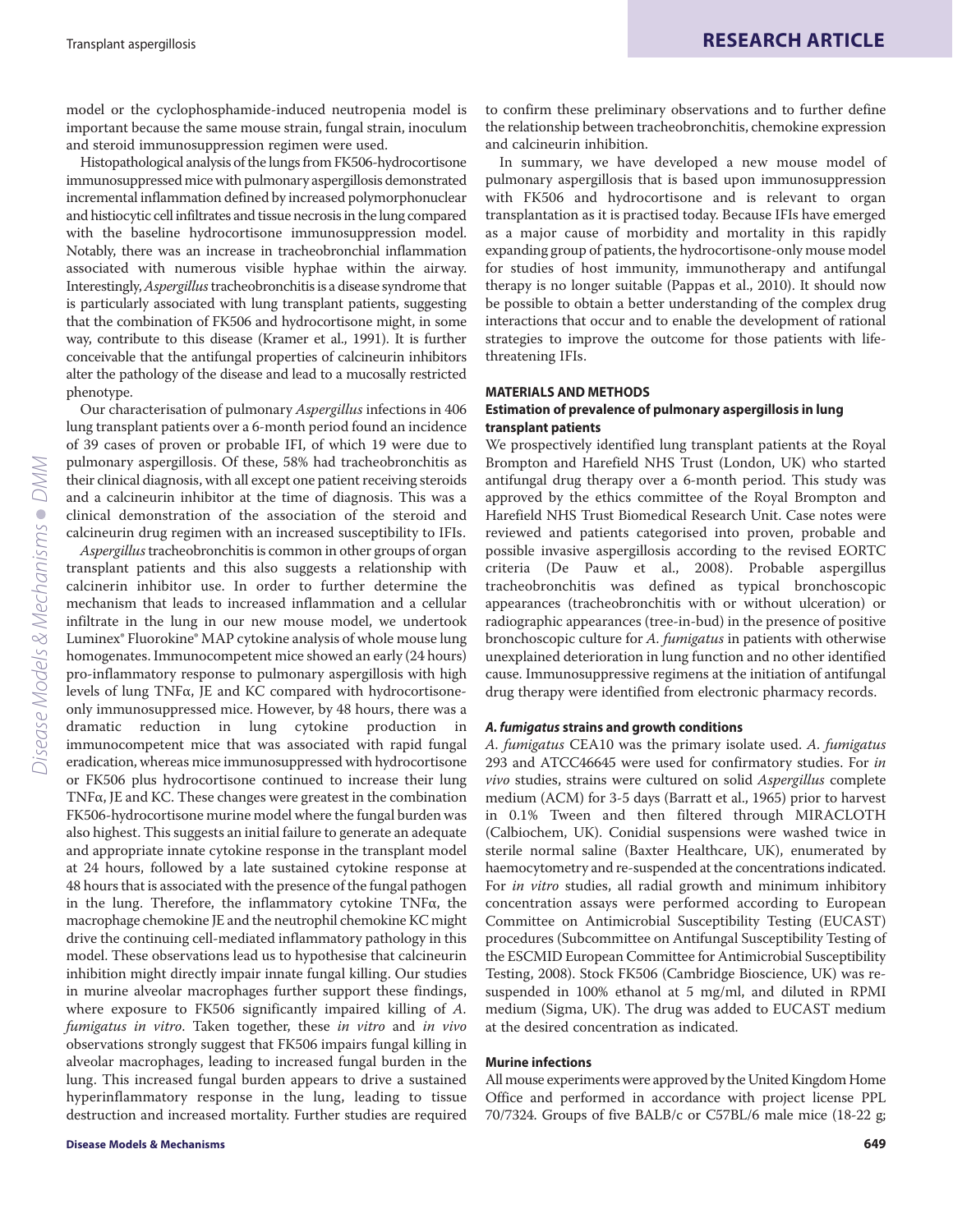Harlan Ortech, UK) were housed in individually vented cages with free access to autoclaved food and water. Mice received hydrocortisone (Hydrocortistab, Sovereign Medical) by s.c. injection and FK506 (Prograf, Astellas) by i.p. injection at the concentrations and time-points shown. All mice received 1 mg/l tetracycline hydrochloride (Sigma) and 64 mg/l ciprofloxacin (Sigma) in drinking water as prophylaxis against bacterial infections. Mice were anaesthetised by isoflourane inhalation and intranasally inoculated with the indicated number of *A. fumigatus* conidia in 40 μl of normal saline. For mortality studies, mice were culled at 20% weight loss as a UK Home Office established end-point and organs harvested.

For histopathological studies, lungs were fixed in 10% buffered formalin for 24 hours and embedded in paraffin. Sections (4 μm) were stained with PAS, H&E or Grocott stains. Analysis of lung histopathological inflammation was performed using ImageJ software (rsb.info.nih.gov/ij/)*.* Quantitative analysis of total lung area was performed by threshold particle analysis in ImageJ (http://rsbweb.nih.gov/ij/). Further thresholding procedures were performed within selective areas of inflammation that were visually identified and a subsequent percentage affected proportion calculated.

# **FK506 concentration in blood**

Blood was taken by terminal cardiac puncture and stored in Microcontainer K2E tubes (Becton Dickinson). Whole blood FK506 concentrations were determined by liquid chromatography-mass spectrometry (LC-MS) according to validated clinical methods.

# **Luminex cytokine analysis**

Murine lungs were harvested and immediately homogenised in 1 ml phosphate-buffered saline (PBS) per 100 mg tissue. Lung homogenates were centrifuged at 3000 *g* for 10 minutes and supernatants snap-frozen in liquid nitrogen. Cytokine quantification was performed with a Luminex 200 analyser by Fluorokine® multianalyte profiling (MAP) and according to the manufacturer's instructions (Luminex, USA).

# **Estimation of fungal burden**

For *in vivo* studies, whole lungs were homogenised in 1 ml PBS per 100 mg lung tissue and DNA extracted with the DNeasy Blood and Tissue Kit (Qiagen) according to the manufacturer's instructions. Fungal burden was estimated by semi-quantitative real-time PCR as described, after normalisation to murine β-actin (White et al., 2006). For *in vitro* studies, fungal burden was analysed by measuring *A. fumigatus* 18S rRNA (GenBank accession number AB008401) levels by real time PCR as previously described (Werner et al., 2009). The murine BALB/c-derived MH-S alveolar macrophage cell line was pre-treated either with 10 ng/ml FK506 for 1 hour or with vehicle, and infected with resting conidia (*A. fumigatus* CEA10; multiplicity of infection, MOI, 1:1) for 6 hours. Results were calculated as fold change against non-FK506 treated cells by the ΔCt method, whereby the input was adjusted to murine HPRT levels (forward 5--GTAATGATCAGTCAACGGGGGAC-3'; reverse 5'-GCAAGCTTGCAACCTTAACCA-3').

# **Flow cytometry**

Mice were sacrificed and bronchoalveolar lavage performed by tracheal cut-down followed by intubation with a 20 Venflon intravenous catheter (Becton Dickinson). Bronchoalveolar lavage

was performed by instillation of 1 ml of PBS twice. Cell suspensions were labelled with the following antibodies: anti-CD16/32 (blocking; eBioscience), anti-Ly-6G-BV421 (BioLegend), anti-F4/80-APC/Cy7 (BioLegend), anti-CD11c-FITC (eBioscience) and anti-CD45-PE/Cy7 (eBioscience). Cells were fixed with 4% paraformaldehyde and acquired on a Fortessa flow cytometer.

#### **ACKNOWLEDGEMENTS**

We are grateful to Paul Nya for histopathological sections. We also thank P. Lewis White for plasmids.

#### **COMPETING INTERESTS**

The authors declare that they do not have any competing or financial interests.

#### **AUTHOR CONTRIBUTIONS**

D.A.-J., S.S., A.D. and E.B. conceived, designed and oversaw the experiments. S.H., D.A.-J. and G.C. performed the experiments. N.K. reported the histopathological sections. A.S. and M.C. undertook the clinical study. A.S. performed the histopathological analysis. D.A.-J., S.H., A.S. and S.S. analysed the data and wrote the paper. All authors revised and approved the manuscript.

#### **FUNDING**

This work was supported by a Medical Research Council (UK) Clinician Scientist Fellowship to D.A.-J. [grant number G0902260/1].

# **SUPPLEMENTARY MATERIAL**

Supplementary material for this article is available at http://dmm.biologists.org/lookup/suppl/doi:10.1242/dmm.010330/-/DC1

#### **REFERENCES**

- **Aramburu, J., Heitman, J. and Crabtree, G. R.** (2004). Calcineurin: a central controller of signalling in eukaryotes. EMBO Rep. **5**, 343-348.
- **Baddley, J. W., Andes, D. R., Marr, K. A., Kontoyiannis, D. P., Alexander, B. D., Kauffman, C. A., Oster, R. A., Anaissie, E. J., Walsh, T. J., Schuster, M. G. et al.** (2010). Factors associated with mortality in transplant patients with invasive aspergillosis. Clin. Infect. Dis. **50**, 1559-1567.
- **Barratt, R. W., Johnson, G. B. and Ogata, W. N.** (1965). Wild-type and mutant stocks of Aspergillus nidulans. Genetics **52**, 233-246.
- **De Pauw, B., Walsh, T. J., Donnelly, J. P., Stevens, D. A., Edwards, J. E., Calandra, T., Pappas, P. G., Maertens, J., Lortholary, O., Kauffman, C. A. et al.** (2008). Revised definitions of invasive fungal disease from the European Organization for Research and Treatment of Cancer/Invasive Fungal Infections Cooperative Group and the National Institute of Allergy and Infectious Diseases Mycoses Study Group (EORTC/MSG) Consensus Group. Clin. Infect. Dis. **46**, 1813-1821.
- Fishman, J. A. (2007). Infection in solid-organ transplant recipients. N. Engl. J. Med. **357**, 2601-2614.
- **Fishman, J. A.** (2011). Infections in immunocompromised hosts and organ transplant recipients: essentials. Liver Transpl. **17 Suppl. 3**, S34-S37.
- **Foor, F., Parent, S. A., Morin, N., Dahl, A. M., Ramadan, N., Chrebet, G., Bostian, K. A. and Nielsen, J. B.** (1992). Calcineurin mediates inhibition by FK506 and cyclosporin of recovery from alpha-factor arrest in yeast. Nature **360**, 682-684.
- **Fox, D. S. and Heitman, J.** (2002). Good fungi gone bad: the corruption of calcineurin. Bioessays **24**, 894-903.
- **Green, C. J. and Allison, A. C.** (1978). Extensive prolongation of rabbit kidney allograft survival after short-term cyclosporin-A treatment. Lancet **311**, 1182-1183.
- **Greenblatt, M. B., Aliprantis, A., Hu, B. and Glimcher, L. H.** (2010). Calcineurin regulates innate antifungal immunity in neutrophils. J. Exp. Med. **207**, 923-931.
- **Heitman, J., Cardenas, M. E., Breuder, T., Hemenway, C., Muir, R. S., Lim, E., Goetz, L., Zhu, D., Lorenz, M. and Dolinski, K.** (1994). Antifungal effects of cyclosporine and FK 506 are mediated via immunophilin-dependent calcineurin inhibition. Transplant. Proc. **26**, 2833-2834.
- **High, K. P. and Washburn, R. G.** (1997). Invasive aspergillosis in mice immunosuppressed with cyclosporin A, tacrolimus (FK506), or sirolimus (rapamycin). J. Infect. Dis. **175**, 222-225.
- **Kang, Y. J., Kusler, B., Otsuka, M., Hughes, M., Suzuki, N., Suzuki, S., Yeh, W. C., Akira, S., Han, J. and Jones, P. P.** (2007). Calcineurin negatively regulates TLRmediated activation pathways. J. Immunol. **179**, 4598-4607.
- **Kotton, C. N. and Fishman, J. A.** (2005). Viral infection in the renal transplant recipient. J. Am. Soc. Nephrol. **16**, 1758-1774.
- **Kramer, M. R., Denning, D. W., Marshall, S. E., Ross, D. J., Berry, G., Lewiston, N. J., Stevens, D. A. and Theodore, J.** (1991). Ulcerative tracheobronchitis after lung transplantation. A new form of invasive aspergillosis. Am. Rev. Respir. Dis. **144**, 552-556.
- **Marchetti, O., Moreillon, P., Glauser, M. P., Bille, J. and Sanglard, D.** (2000). Potent synergism of the combination of fluconazole and cyclosporine in Candida albicans. Antimicrob. Agents Chemother. **44**, 2373-2381.